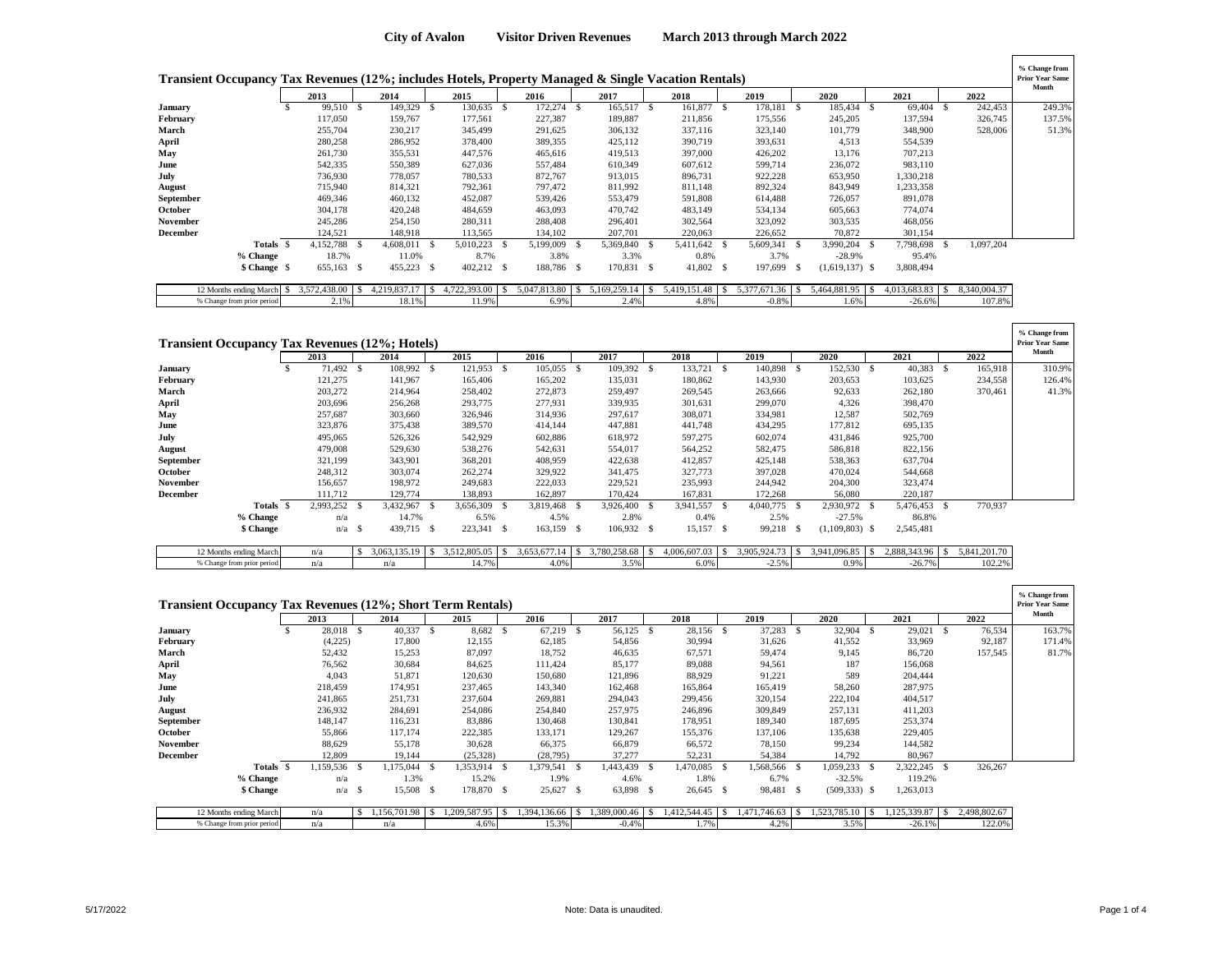| <b>Occupancy Rates (Hotels only)</b>      |       |       |       |       |       |       |       |        |        |       | % Change from<br><b>Prior Year Same</b> |
|-------------------------------------------|-------|-------|-------|-------|-------|-------|-------|--------|--------|-------|-----------------------------------------|
|                                           | 2013  | 2014  | 2015  | 2016  | 2017  | 2018  | 2019  | 2020   | 2021   | 2022  | Month                                   |
| January                                   | 27.8% | 33.2% | 35.0% | 33.2% | 31.7% | 42.1% | 37.6% | 42.1%  | 23.3%  | 31.7% | 8.4%                                    |
| February                                  | 36.8% | 41.2% | 47.4% | 46.2% | 38.3% | 53.0% | 40.7% | 50.4%  | 42.1%  | 52.1% | 10.0%                                   |
| March                                     | 52.8% | 59.0% | 60.1% | 64.4% | 58.3% | 65.2% | 60.9% | 24.0%  | 49.3%  | 57.4% | 8.1%                                    |
| April                                     | 54.0% | 64.7% | 67.7% | 62.7% | 70.9% | 65.5% | 66.2% | 9.4%   | 65.3%  |       |                                         |
| May                                       | 57.4% | 65.8% | 64.4% | 63.6% | 66.7% | 64.0% | 64.5% | 14.6%  | 76.6%  |       |                                         |
| June                                      | 67.0% | 74.3% | 70.1% | 76.8% | 79.6% | 80.6% | 69.4% | 46.5%  | 83.4%  |       |                                         |
| July                                      | 80.6% | 83.1% | 80.2% | 84.9% | 87.2% | 89.5% | 86.9% | 65.5%  | 89.3%  |       |                                         |
| August                                    | 76.9% | 82.3% | 82.5% | 83.1% | 83.1% | 86.9% | 80.4% | 82.4%  | 83.3%  |       |                                         |
| September                                 | 64.4% | 71.0% | 66.1% | 73.6% | 73.0% | 71.6% | 64.5% | 74.3%  | 82.0%  |       |                                         |
| October                                   | 53.0% | 67.0% | 64.5% | 65.0% | 62.4% | 63.8% | 63.3% | 73.7%  | 66.6%  |       |                                         |
| November                                  | 45.1% | 47.4% | 50.6% | 51.8% | 48.9% | 54.3% | 50.2% | 41.5%  | 55.2%  |       |                                         |
| December                                  | 32.3% | 32.6% | 38.0% | 39.6% | 45.0% | 38.9% | 40.0% | 9.0%   | 39.3%  |       |                                         |
| <b>Annual Average</b>                     | 54.0% | 60.1% | 60.5% | 62.1% | 62.1% | 64.6% | 60.4% | 44.4%  | 63.0%  | 47.1% |                                         |
| <b>Percentage Points Change</b>           | 3.4   | 9.5   | 0.4   | 1.5   | 0.0   | 2.5   | (4.2) | (15.9) | 18.5   |       |                                         |
| 12 Months ending March                    | 52.7% | 55.3% | 60.9% | 60.7% | 60.8% | 64.8% | 62.9% | 58.5%  | 44.3%  | 65.2% |                                         |
| ercentage points change from prior period | 2.4   | 2.6   | 5.5   | (0.2) | 0.1   | 4.0   | (1.9) | (4.4)  | (14.2) | 20.9  |                                         |

| <b>Local Sales Tax</b> |                            |               |            |      |               |            |              |     |               |    |            |                    |                 |                          |              |               |              | % Change from<br>Pre-COVID |
|------------------------|----------------------------|---------------|------------|------|---------------|------------|--------------|-----|---------------|----|------------|--------------------|-----------------|--------------------------|--------------|---------------|--------------|----------------------------|
|                        |                            | 2013          | 2014       |      | 2015          | 2016       | 2017         |     | 2018          |    | 2019       |                    | 2020            |                          | 2021         |               | 2022         | Month                      |
| <b>January</b>         |                            | 28,100 \$     | 33,900     | -S   | 33,600 \$     | 38,300 \$  | 45,353       | - S | 40,400        | -S | 46,479     | -S                 | 41,121          | - S                      | 34,334 \$    |               | 42,519       |                            |
| February               |                            | 37,400        | 45,200     |      | 44,800        | 51,200     | 45,353       |     | 40,400        |    | 55,547     |                    | 40,783          |                          | 44,868       |               | 70,004       |                            |
| March                  |                            | 43,235        | 30,510     |      | 52,433        | 56,353     | 59,453       |     | 60,844        |    | 43,700     |                    | (3,065)         |                          | 38,977       |               |              |                            |
| April                  |                            | 23,400        | 25,600     |      | 29,900        | 41,500     | 89,466       |     | 86,711        |    | 74,473     |                    | 110,115         |                          | 41,914       |               |              |                            |
| May                    |                            | 31,200        | 34,100     |      | 40,281        | 55,400     | 89,466       |     | 90,005        |    | 96,982     |                    | 90,917          |                          | 46,667       |               |              |                            |
| June                   |                            | 56,250        | 67,023     |      | 64,603        | 88,640     | 112,166      |     | 92,157        |    | 64,035     |                    | 7,214           |                          | 227,075      |               |              |                            |
| July                   |                            | 43,700        | 44,700     |      | 55,572        | 115,308    | 109,709      |     | 114,017       |    | 100,337    |                    | 48,598          |                          | 113,623      |               |              |                            |
| August                 |                            | 58,200        | 59,600     |      | 74,132        | 92,300     | 109,709      |     | 165,721       |    | 174,829    |                    | 97,085          |                          | 120,560      |               |              |                            |
| September              |                            | 46,099        | 93,214     |      | 99,638        | 123,000    | 141,209      |     | 54,458        |    | 83,254     |                    | 159,514         |                          | 193,251      |               |              |                            |
| October                |                            | 70,100        | 63,300     |      | 75,900        | 98,594     | 66,815       |     | 64,442        |    | 56,560     |                    | 58,484          |                          | 84,795       |               |              |                            |
| November               |                            | 93,500        | 97,500     |      | 101,089       | 60,890     | 66,815       |     | 74,127        |    | 78,538     |                    | 57,302          |                          | 64,756       |               |              |                            |
| <b>December</b>        |                            | 22,508        | 69,944     |      | 62,782        | 78,190     | 85,515       |     | 57,984        |    | 67,054     |                    | 47,181          |                          | 139,318      |               |              |                            |
|                        | Totals \$                  | 553,692 \$    | 664,591    | - \$ | 734,730 \$    | 899,675 \$ | 1,021,029 \$ |     | 941,266 \$    |    | 941,788 \$ |                    | 755,249 \$      |                          | 1,150,139 \$ |               | 112,523      |                            |
|                        | % Change                   | $-4.0%$       | 20.0%      |      | 10.6%         | 22.4%      | 13.5%        |     | $-7.8%$       |    | 0.1%       |                    | $-19.8%$        |                          | 52.3%        |               |              |                            |
|                        | \$ Change \$               | $(23,272)$ \$ | 110,899 \$ |      | 70,139 \$     | 164,945 \$ | $121,354$ \$ |     | $(79,763)$ \$ |    | 522        | -S                 | $(186, 539)$ \$ |                          | 394,889      |               |              |                            |
|                        |                            |               |            |      |               |            |              |     |               |    |            |                    |                 |                          |              |               |              |                            |
|                        | 12 Months ending March \$  | 577,164.00    | 567,292.40 |      | 663,890.90 \$ | 745,829.98 | 900,880.72   |     | 1,011,122.76  |    | 962,492.23 | $\hat{\mathbf{x}}$ | 921,666.04      | $\overline{\phantom{a}}$ | 752,547.28   | $\mathcal{S}$ | 1,183,459.62 |                            |
|                        | % Change from prior period | 0.0%          | $-1.7%$    |      | 17.0%         | 12.3%      | 20.8%        |     | 12.2%         |    | $-4.8%$    |                    | $-4.2%$         |                          | $-18.3%$     |               | 57.3%        |                            |

|                 | <b>Admissions Tax Revenues (4%; includes Harbor Admissions Taxes)</b> |            |    |            |     |            |    |            |              |     |               |      |               |      |                 |     |            |      |              | % Change from<br><b>Prior Year Same</b><br>Month |
|-----------------|-----------------------------------------------------------------------|------------|----|------------|-----|------------|----|------------|--------------|-----|---------------|------|---------------|------|-----------------|-----|------------|------|--------------|--------------------------------------------------|
|                 |                                                                       | 2013       |    | 2014       |     | 2015       |    | 2016       | 2017         |     | 2018          |      | 2019          |      | 2020            |     | 2021       |      | 2022         |                                                  |
| January         |                                                                       | 17,843     | -S | 32,240     | - S | 34,867     | -S | 25,870 \$  | 26,290       | - S | 42,946        | - \$ | 29,460        | - \$ | 32,384          | - S | 2,891      | - \$ | 33,083       | 1044.5%                                          |
| February        |                                                                       | 26,511     |    | 31,070     |     | 39,485     |    | 43,917     | 27,539       |     | 40,063        |      | 21,072        |      | 33,522          |     | 17,809     |      | 47,400       | 166.2%                                           |
| March           |                                                                       | 44,310     |    | 36,676     |     | 51,823     |    | 51,422     | 61,200       |     | 54,959        |      | 54,217        |      | 15,882          |     | 54,531     |      | 75,861       | 39.1%                                            |
| April           |                                                                       | 47,625     |    | 52,175     |     | 62,947     |    | 61,973     | 80,699       |     | 67,000        |      | 73,644        |      | 41              |     | 76,193     |      |              |                                                  |
| May             |                                                                       | 24,138     |    | 71,533     |     | 68,611     |    | 71,333     | 65,501       |     | 65,047        |      | 58,955        |      | 79              |     | 86,150     |      |              |                                                  |
| June            |                                                                       | 124,674    |    | 136,709    |     | 89,173     |    | 98,052     | 94,020       |     | 93,501        |      | 83,405        |      | 19,428          |     | 123,606    |      |              |                                                  |
| July            |                                                                       | 26,325     |    | 27,383     |     | 116,002    |    | 117,980    | 118,766      |     | 128,513       |      | 122,878       |      | 58,425          |     | 155,523    |      |              |                                                  |
| August          |                                                                       | 109,566    |    | 113,356    |     | 110,688    |    | 115,494    | 111,567      |     | 106,630       |      | 118,173       |      | 76,363          |     | 121,302    |      |              |                                                  |
| September       |                                                                       | 148,083    |    | 103,921    |     | 80,601     |    | 90,639     | 78,003       |     | 70,091        |      | 77,554        |      | 76,004          |     | 99,027     |      |              |                                                  |
| October         |                                                                       | 50,168     |    | 83,448     |     | 85,457     |    | 92,016     | 91,347       |     | 82,279        |      | 85,390        |      | 66,058          |     | 104,798    |      |              |                                                  |
| November        |                                                                       | 40,935     |    | 80,885     |     | 48,173     |    | 49,496     | 50,394       |     | 47,591        |      | 46,534        |      | 35,146          |     | 60,621     |      |              |                                                  |
| <b>December</b> |                                                                       | 15,172     |    | 44,265     |     | 30,940     |    | 40,059     | 46,553       |     | 37,922        |      | 28,590        |      | 5,083           |     | 41,129     |      |              |                                                  |
|                 | Totals \$                                                             | 675,350 \$ |    | 813,661 \$ |     | 818,767 \$ |    | 858,252 \$ | 851,879 \$   |     | 836,541 \$    |      | 799,872 \$    |      | 418,415 \$      |     | 943,578    | -8   | 156,344      |                                                  |
|                 | % Change                                                              | 16.1%      |    | 20.5%      |     | 0.6%       |    | 4.8%       | $-0.7%$      |     | $-1.8%$       |      | $-4.4%$       |      | $-47.7%$        |     | 125.5%     |      |              |                                                  |
|                 | \$ Change \$                                                          | 93,885 \$  |    | 138,311 \$ |     | 5,106 \$   |    | 39,485 \$  | $(6,373)$ \$ |     | $(15,338)$ \$ |      | $(36,669)$ \$ |      | $(381, 458)$ \$ |     | 525,163    |      |              |                                                  |
|                 |                                                                       |            |    |            |     |            |    |            |              |     |               |      |               |      |                 |     |            |      |              |                                                  |
|                 | 12 Months ending March \$                                             | 594,890.00 |    | 686,672.00 |     | 839,849.70 |    | 813,800.94 | 852,071.66   |     | 874,817.26    |      | 803,322.79    |      | 776,910.27      |     | 411,857.73 |      | 1,024,691.78 |                                                  |
|                 | % Change from prior period                                            | 2.3%       |    | 15.4%      |     | 22.3%      |    | $-3.1%$    | 4.7%         |     | 2.7%          |      | $-8.2%$       |      | $-3.3%$         |     | $-47.0%$   |      | 148.8%       |                                                  |

 $\mathbf{r}$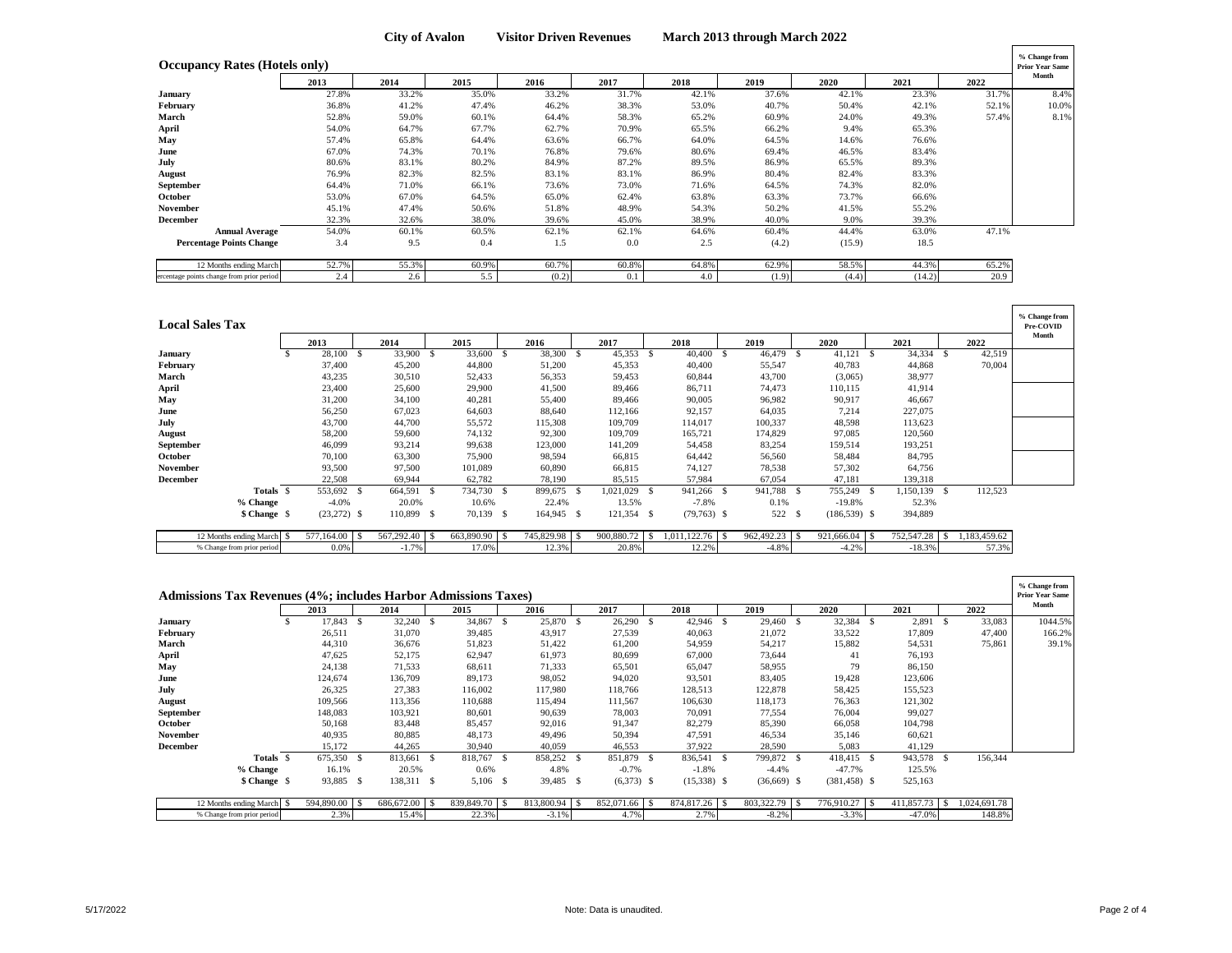|                 | Harbor Use Fees (7%)       |               |      |               |      |               |                |      |            |       |            |                          |              |                          |               |                 |            | % Change from<br><b>Prior Year Same</b> |
|-----------------|----------------------------|---------------|------|---------------|------|---------------|----------------|------|------------|-------|------------|--------------------------|--------------|--------------------------|---------------|-----------------|------------|-----------------------------------------|
|                 |                            | 2013          |      | 2014          |      | 2015          | 2016           |      | 2017       |       | 2018       |                          | 2019         |                          | 2020          | 2021            | 2022       | Month                                   |
| January         |                            | 4,782         | - S  | 8,968 \$      |      | $12,985$ \$   | $11,448$ \$    |      | 7,823 \$   |       | 9,900 S    |                          | 9,845 \$     |                          | $11,275$ \$   | $4,131$ \$      | 6,437      | 55.8%                                   |
| February        |                            | 10,927        |      | 11,844        |      | 11,440        | 10,850         |      | 9,844      |       | 12,785     |                          | 8,651        |                          | 22,452        | 9,823           | 12,619     | 28.5%                                   |
| March           |                            | 15,858        |      | 11,537        |      | 27,701        | 19,406         |      | 20,081     |       | 18,247     |                          | 16,204       |                          | 11,667        | 19,178          | 25,175     | 31.3%                                   |
| April           |                            | 16,241        |      | 28,966        |      | 21,907        | 22,049         |      | 30,255     |       | 22,956     |                          | 27,104       |                          | 1,335         | 39,468          |            |                                         |
| May             |                            | 18,460        |      | 29,595        |      | 22,566        | 26,523         |      | 32,812     |       | 29,411     |                          | 30,077       |                          | 1,574         | 36,943          |            |                                         |
| June            |                            | 50,320        |      | 55,675        |      | 55,617        | 51,269         |      | 51,164     |       | 49,062     |                          | 57,769       |                          | 26,534        | 64,641          |            |                                         |
| July            |                            | 56,066        |      | 61,113        |      | 65,622        | 63,497         |      | 69,013     |       | 73,500     |                          | 70,729       |                          | 39,601        | 84,572          |            |                                         |
| August          |                            | 54,080        |      | 49,142        |      | 65,282        | 64,371         |      | 59,834     |       | 70,053     |                          | 66,951       |                          | 66,450        | 76,013          |            |                                         |
| September       |                            | 27,873        |      | 25,268        |      | 36,955        | 36,344         |      | 39,470     |       | 47,717     |                          | 42,308       |                          | 49,263        | 44,992          |            |                                         |
| October         |                            | 21,925        |      | 19,693        |      | 22,989        | 23,736         |      | 24,542     |       | 22,748     |                          | 26,567       |                          | 36,984        | 22,953          |            |                                         |
| November        |                            | 6,931         |      | 15,420        |      | 10,864        | 13,387         |      | 16,156     |       | 14,258     |                          | 12,599       |                          | 12,572        | 13,921          |            |                                         |
| <b>December</b> |                            | 8,194         |      | 10,287        |      | 7,218         | 8,125          |      | 7,073      |       | 12,386     |                          | 5,175        |                          | 4,710         | 9,482           |            |                                         |
|                 | Totals \$                  | 291,657       | -8   | 327,509       | - \$ | 361,145 \$    | 351,005        | - \$ | 368,067    | - \$  | 383,025    | - \$                     | 373,978 \$   |                          | 284,417 \$    | $426,116$ \$    | 44,231     |                                         |
|                 | % Change                   | $-4.4%$       |      | 12.3%         |      | 10.3%         | $-2.8%$        |      | 4.9%       |       | 4.1%       |                          | $-2.4%$      |                          | $-23.9%$      | 49.8%           |            |                                         |
|                 | \$ Change \$               | $(13,269)$ \$ |      | 35,852 \$     |      | 33,636 \$     | $(10, 139)$ \$ |      | 17,062 \$  |       | 14,958 \$  |                          | $(9,047)$ \$ |                          | $(89,561)$ \$ | 141,698         |            |                                         |
|                 | 12 Months ending March \$  | 301,984.00    | - 25 | 292,439.00 \$ |      | 347,285.34 \$ | 350,723.04     |      | 347,049.73 | ∶l \$ | 371,251.61 | $\overline{\phantom{a}}$ | 376,791.63   | $\overline{\phantom{a}}$ | 384,672.98 \$ | $272,154.60$ \$ | 437,215.18 |                                         |
|                 | % Change from prior period | $-1.0%$       |      | $-3.2%$       |      | 18.8%         | 1.0%           |      | $-1.0%$    |       | 7.0%       |                          | 1.5%         |                          | 2.1%          | $-29.3%$        | 60.6%      |                                         |

|                 | <b>City of Avalon</b>      | 2013         |            | <b>Wharfage Fees - Cross-Channel Carriers</b><br>2014 | 2015         |      | 2016         |      | 2017         | 2018          |     | 2019         | 2020             |    | 2021         |    | 2022         | % Change from<br><b>Prior Year Same</b><br>Month |
|-----------------|----------------------------|--------------|------------|-------------------------------------------------------|--------------|------|--------------|------|--------------|---------------|-----|--------------|------------------|----|--------------|----|--------------|--------------------------------------------------|
| <b>January</b>  |                            |              | 97,577     | 129,180<br>- S                                        | 124,058      | - \$ | 109,323      | - \$ | 108,390      | 141,015       | - S | 128,140 \$   | 162,924          | -S | 45,582       | -S | 152,370      | 234.3%                                           |
| February        |                            |              | 128,095    | 143,775                                               | 152,398      |      | 181,955      |      | 130,813      | 159,248       |     | 106,603      | 192,255          |    | 109,884      |    | 211,572      | 92.5%                                            |
| March           |                            |              | 209,185    | 217,208                                               | 254,548      |      | 245,010      |      | 242,010      | 231,473       |     | 248,125      | 95,652           |    | 223,200      |    | 320,070      | 43.4%                                            |
| April           |                            |              | 205,793    | 249,548                                               | 277,173      |      | 242,818      |      | 316,923      | 269,030       |     | 309,941      | 11,148           |    | 327,498      |    |              |                                                  |
| May             |                            |              | 254,042    | 288,850                                               | 288,108      |      | 294,713      |      | 290,798      | 287,215       |     | 321,733      | 27,243           |    | 394,686      |    |              |                                                  |
| June            |                            |              | 323,160    | 335,643                                               | 354,313      |      | 367,608      |      | 379,219      | 379,580       |     | 435,655      | 138,531          |    | 479,484      |    |              |                                                  |
| July            |                            |              | 429,020    | 444,435                                               | 462,040      |      | 496,138      |      | 529,650      | 512,615       |     | 592,654      | 275,070          |    | 603,507      |    |              |                                                  |
| August          |                            |              | 426,472    | 442,625                                               | 469,195      |      | 456,450      |      | 463,828      | 470,925       |     | 567,203      | 369,417          |    | 520,548      |    |              |                                                  |
| September       |                            |              | 289,845    | 282,865                                               | 313,698      |      | 314,598      |      | 333,408      | 344,028       |     | 392,685      | 334,851          |    | 406,725      |    |              |                                                  |
| October         |                            |              | 215,777    | 248,003                                               | 268,695      |      | 271,738      |      | 276,703      | 229,410       |     | 306,460      | 324,351          |    | 327,726      |    |              |                                                  |
| November        |                            |              | 184,258    | 205,013                                               | 211,695      |      | 215,819      |      | 205,628      | 190,175       |     | 246,542      | 186,888          |    | 283,194      |    |              |                                                  |
| <b>December</b> |                            |              | 138,160    | 130,373                                               | 129,150      |      | 129,890      |      | 171,830      | 156,143       |     | 160,760      | 57,960           |    | 172,563      |    |              |                                                  |
|                 | Totals \$                  |              | 2,901,384  | 3,117,516 \$                                          | 3,305,068    | - \$ | 3,326,057    | - \$ | 3,449,200 \$ | 3,370,855     | - S | 3,816,499 \$ | 2,176,290 \$     |    | 3,894,597    | -S | 684,012      |                                                  |
|                 | % Change                   |              | 11.3%      | 7.4%                                                  | 6.0%         |      | 0.6%         |      | 3.7%         | $-2.3%$       |     | 13.2%        | $-43.0%$         |    | 79.0%        |    |              |                                                  |
|                 | \$ Change \$               |              | 295,356 \$ | 216,132 \$                                            | 187,552 \$   |      | 20,990       | - \$ | $123,143$ \$ | $(78,345)$ \$ |     | 445,644 \$   | $(1,640,209)$ \$ |    | 1,718,307    |    |              |                                                  |
|                 |                            |              |            |                                                       |              |      |              |      |              |               |     |              |                  |    |              |    |              |                                                  |
|                 | 12 Months ending March     | 2,645,948.00 |            | 2,956,690.00                                          | 3.158.355.50 |      | 3,310,352.50 |      | 3,270,982.50 | 3.499.721.50  |     | 3.321.987.50 | 3,784,462.00     |    | 2,104,125.00 |    | 4,199,943.00 |                                                  |
|                 | % Change from prior period |              | 1.5%       | 11.7%                                                 | 6.8%         |      | 4.8%         |      | $-1.2%$      | 7.0%          |     | $-5.1%$      | 13.9%            |    | -44.4%       |    | 99.6%        |                                                  |

| <b>City of Avalon</b> |                            | <b>Wharfage Fees - Cruise Ships</b> |    |            |    |            |     |               |      |               |      |            |    |            |     |                          |     |                          |    |            | % Change from<br>Pre-COVID |
|-----------------------|----------------------------|-------------------------------------|----|------------|----|------------|-----|---------------|------|---------------|------|------------|----|------------|-----|--------------------------|-----|--------------------------|----|------------|----------------------------|
|                       |                            | 2013                                |    | 2014       |    | 2015       |     | 2016          |      | 2017          |      | 2018       |    | 2019       |     | 2020                     |     | 2021                     |    | 2022       | Month                      |
| January               |                            | 20,639                              | -8 | 24,041     | -S | 28,884     | - S | 22,375        | - \$ | 38,249        | - \$ | 46,041     | -S | 53,825     | -\$ | 69,190                   |     | ۰                        |    | 48,270     | $-30.2%$                   |
| February              |                            | 16,204                              |    | 28,667     |    | 34,592     |     | 36,504        |      | 26,801        |      | 42,555     |    | 51,350     |     | 63,990                   |     | ٠                        |    | 37,360     | $-41.6%$                   |
| March                 |                            | 17,470                              |    | 55,059     |    | 35,514     |     | 34,362        |      | 50,439        |      | 46,664     |    | 58,004     |     | 17,094                   |     | ٠                        |    | 98,155     | 474.2%                     |
| April                 |                            | 46,979                              |    | 50,505     |    | 39,154     |     | 32,695        |      | 47,913        |      | 51,725     |    | 68,878     |     | $\overline{\phantom{a}}$ |     | ۰                        |    |            |                            |
| May                   |                            | 30,270                              |    | 33,253     |    | 26,928     |     | 42,016        |      | 53,363        |      | 47,630     |    | 42,809     |     | ٠                        |     | $\overline{\phantom{a}}$ |    |            |                            |
| June                  |                            | 17,942                              |    | 36,971     |    | 42,390     |     | 35,584        |      | 30,801        |      | 48,060     |    | 57,888     |     | ٠                        |     | ٠                        |    |            |                            |
| July                  |                            | 22,421                              |    | 37,709     |    | 30,139     |     | 21,626        |      | 56,117        |      | 70,186     |    | 82,888     |     | -                        |     | ٠                        |    |            |                            |
| August                |                            | 17,942                              |    | 31,773     |    | 40,077     |     | 42,235        |      | 51,069        |      | 57,633     |    | 64,698     |     | -                        |     |                          |    |            |                            |
| September             |                            | 29,304                              |    | 45,645     |    | 49,815     |     | 21,631        |      | 49,008        |      | 50,990     |    | 64,908     |     | $\overline{\phantom{a}}$ |     | 6,285                    |    |            |                            |
| October               |                            | 28,271                              |    | 30,133     |    | 39,975     |     | 46,298        |      | 73,716        |      | 83,683     |    | 48,208     |     | ٠                        |     | 46,075                   |    |            |                            |
| November              |                            | 13,644                              |    | 34,491     |    | 51,021     |     | 37,915        |      | 69,639        |      | 38,603     |    | 66,894     |     | ٠                        |     | 32,745                   |    |            |                            |
| December              |                            | 20,523                              |    | 28,903     |    | 36,849     |     | 36,241        |      | 55,776        |      | 64,775     |    | 85,296     |     |                          |     | 78,970                   |    |            |                            |
|                       | Totals \$                  | 281,611 \$                          |    | 437,150 \$ |    | 455,338 \$ |     | 409,482 \$    |      | 602,891 \$    |      | 648,543 \$ |    | 745,646 \$ |     | 150,274                  | - S | 164,075                  | -S | 183,785    |                            |
|                       | % Change                   | 17.3%                               |    | 55.2%      |    | 4.2%       |     | $-10.1%$      |      | 47.2%         |      | 7.6%       |    | 15.0%      |     | -79.8%                   |     | 9.2%                     |    |            |                            |
|                       | \$ Change \$               | 41,471 \$                           |    | 155,539 \$ |    | 18,188 \$  |     | $(45,856)$ \$ |      | 193,409 \$    |      | 45,652 \$  |    | 97,103 \$  |     | $(595,372)$ \$           |     | 13,801                   |    |            |                            |
|                       |                            |                                     |    |            |    |            |     |               |      |               |      |            |    |            |     |                          |     |                          |    |            |                            |
|                       | 12 Months ending March \$  | 243,049.74                          |    | 335,065.20 |    | 428,373.00 |     | 449,589.00 \$ |      | 431,730.33 \$ |      | 622,661.50 |    | 676,461.75 |     | 732,741.00 \$            |     |                          |    | 347,860.00 |                            |
|                       | % Change from prior period | 1.2%                                |    | 37.9%      |    | 27.8%      |     | 5.0%          |      | $-4.0%$       |      | 44.2%      |    | 8.6%       |     | 8.3%                     |     | $-100.0%$                |    | N/A        |                            |

**F**